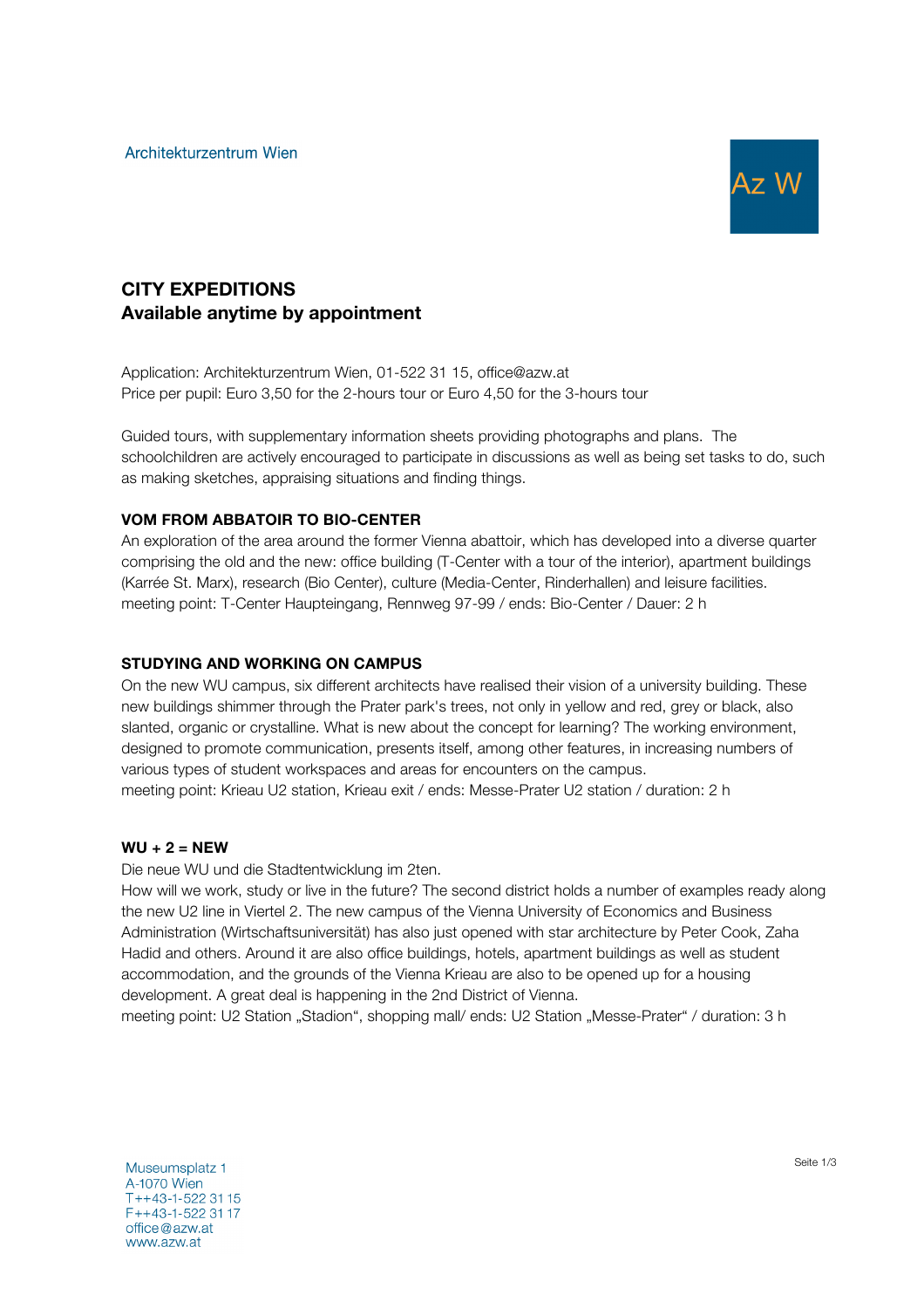

# HAAPINESS WITH "POOL" - ALT ERLAA AND THE KABELWERK

This tour takes visitors to Alt Erlaa and the Kabelwerk, two housing projects by the City of Vienna that are unique both as urban developments and in social terms. Differences between and similarities in the major 1970s housing estate and the recently completed Kabelwerk project are analysed, compared and contrasted in terms of their architectural language, structural and social infrastructure as well as their topographical integration. Highlight: the roof terrace of Alt Erlaa

meeting point: U6 Station Alt Erlaa / ends: Kabelwerk (U6 Station Tscherttegasse) / duration: 2 h

#### HOUSING – SOCIAL AND EXCLUSIVE

Social housing has been a major subject in Vienna for over 90 years. Similarly, architects see themselves confronted with continually changing needs and circumstances for which contemporary responses are required including, for example, increasing numbers of single households, patchwork families or multigenerational housing. Together we explore the development Vienna housing programme from the municipal housing of Red Vienna to current urban development projects.

meeting point: Messe Prater U2, exit Messe / ends: Nordbahnhofgelände / duration: 2 h meeting point: U4 Station Ausgang Heiligenstadt / ends: Donau-City / duration: 3 h

### SUBLIMINAL SEDUCTION

A critical look at shop design and shopping behaviour. A discussion of the entrance and threshold zones, the design of shop windows and types of target group on the basis of differing types of outlet, such as small shops, department stores and a shopping centre.

Among other sites, we are visiting the Loos Haus, Schullin 1, Retti, Ciro, Schullin 2, the Haas Haus, H&M, Steffl department store and the Ringstrassengalerien.

meeting point: Ringstraßengalerien, Kärtnerring-Hof, Illy / ends: Michaelerplatz / duration: 2 h

# LOOK AT THAT!!

Image-bolstering with architecture. Types of representative buildings along the Donaukanal. These are contrasted with the means of representation used in Historicist buildings and those used from the time of Modernism to the present day. Visiting the ministry on Stubenring, the Postsparkasse, the Urania, the Media Tower, IBM and the k47 office block on Franz-Josefs-Kai.

meeting point: Postsparkasse / ends: Schwedenplatz / duration: 2 h